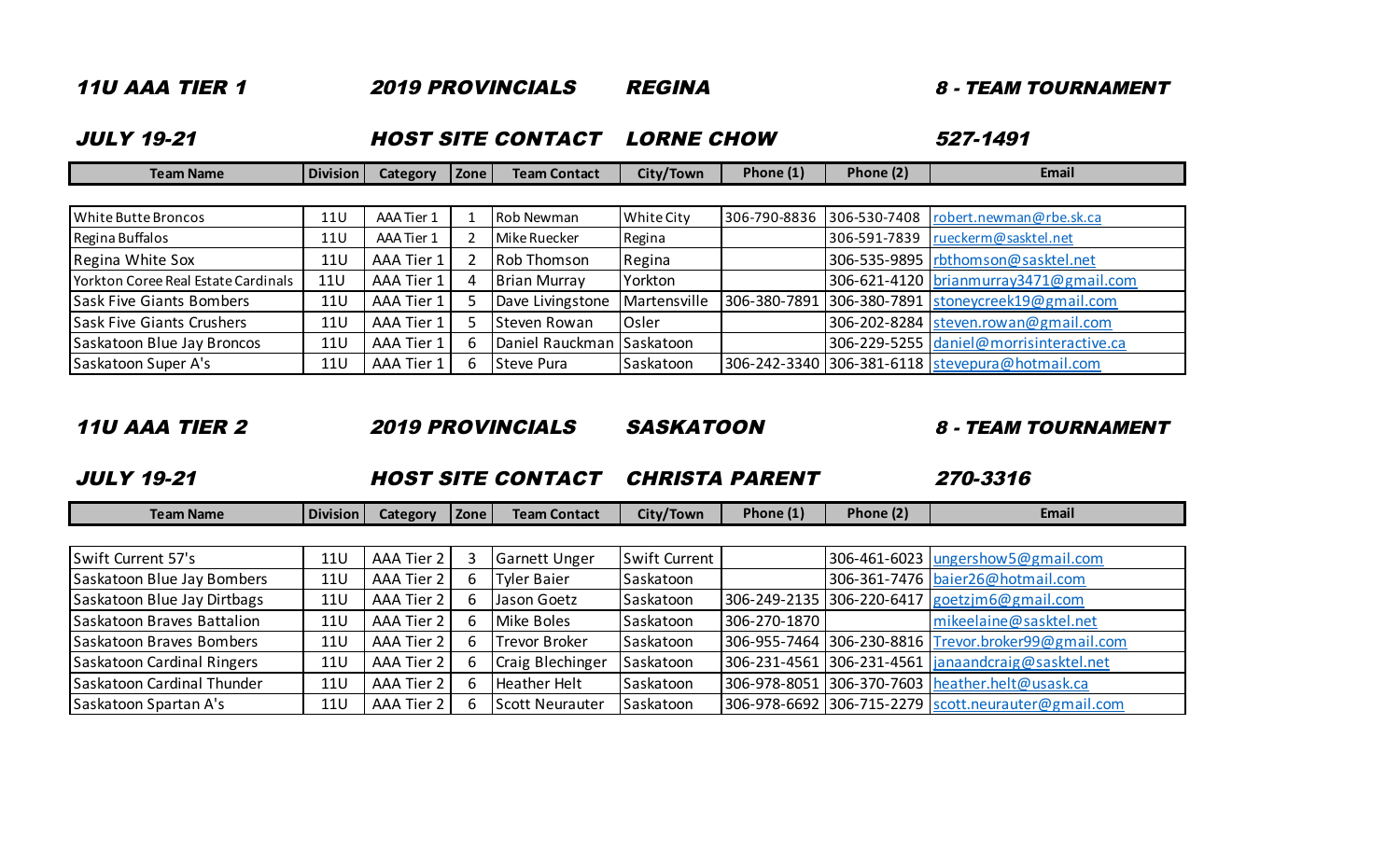| <i><b>11U AA TIER 1</b></i><br><b>2019 PROVINCIALS</b> |            |                          |      | <i><b>WEYBURN</b></i> |                      |              | <b>8 - TEAM TOURNAMENT</b> |                                                        |  |
|--------------------------------------------------------|------------|--------------------------|------|-----------------------|----------------------|--------------|----------------------------|--------------------------------------------------------|--|
| <b>JULY 19-21</b>                                      |            | <b>HOST SITE CONTACT</b> |      |                       | <b>JEFF WALKEDEN</b> |              |                            | 897-8117                                               |  |
| <b>Team Name</b>                                       | Division   | <b>Category</b>          | Zone | <b>Team Contact</b>   | City/Town            | Phone (1)    | Phone (2)                  | Email                                                  |  |
|                                                        |            |                          |      |                       |                      |              |                            |                                                        |  |
| Weyburn Beavers Streamline                             | <b>11U</b> | AA Tier 1                |      | Jason Knox            | Weyburn              |              |                            | 306-842-0116 306-405-1976   jasonkennedyknox@gmail.com |  |
| Moose Jaw Canucks                                      | 11U        | AA Tier 1                |      | <b>Brad Wood</b>      | Briercrest           |              |                            | 306-821-6099 brad@bjw-cpa.ca                           |  |
| Muenster Red Sox                                       | 11U        | AA Tier 1                |      | Derek Rude            | Muenster             | 306-682-4950 |                            | 306-231-3122 d.rude@sasktel.net                        |  |
| <b>Battlefords Beavers</b>                             | 11U        | AA Tier 1                |      | <b>Ryan Muyres</b>    | Meota                |              |                            | 306-845-7204   rmuyres@saskpower.com                   |  |
| Lloydminster Twins                                     | <b>11U</b> | AA Tier 1                |      | Greg Graf             | Lloydminster         | 780-808-0555 |                            | gregory.graf@weatherford.com                           |  |
| Unity Cardinals                                        | 11U        | AA Tier 1                |      | Regan L'Heureux       | Unity                |              |                            | 306-228-8405 Regan.Lheureux@baytexenergy.com           |  |
| North East Rangers                                     | <b>11U</b> | AA Tier 1                | 8    | <b>Todd Coleman</b>   | Tisdale              |              |                            | 306-873-7461 todd.coleman@cornerstonecu.com            |  |
| <b>Estevan Steel Reef Brewers</b>                      | <b>11U</b> | AA Tier 1                |      | Joe Williamson        | Estevan              |              |                            | 306-461-3194   joe. williamson@averagejoesoilfield.com |  |

11U AA TIER 2 A 2019 PROVINCIALS YORKTON 10 - TEAM TOURNAMENT

## JULY 19-21 HOST SITE CONTACT RITCHIE CLELAND 621-6465

| Team Name | <b>Division</b> | Category | Zone | Team Contact | City/Town | Phone (1 | $\sim$<br>Phone iz. | Email |
|-----------|-----------------|----------|------|--------------|-----------|----------|---------------------|-------|

| White Butte Broncos Black        | <b>11U</b> | AA Tier 2 A |   | Peter Hasapis         | <b>Pilot Butte</b> |  | 306-585-1314 bigdog1@sasktel.net                                   |
|----------------------------------|------------|-------------|---|-----------------------|--------------------|--|--------------------------------------------------------------------|
| Regina Buffalos                  | <b>11U</b> | AA Tier 2 A |   | James Irving          | Regina             |  | 306-539-0680   irving.james@prairiesouth.ca                        |
| Regina White Sox                 | <b>11U</b> | AA Tier 2 A |   | Trevor Weir           | Regina             |  | 306-535-4366 tweir746@gmail.com                                    |
| Swift Current 57's               | 11U        | AA Tier 2 A |   | <b>Richard Cashin</b> |                    |  | Swift Current   306-773-2359   306-741-4274   rpcashin@hotmail.com |
| <b>Yorkton Cardinals</b>         | 11U        | AA Tier 2 A | 4 | <b>Trevor Lyster</b>  | Yorkton            |  | 306-750-2193 trevandeash@gmail.com                                 |
| <b>Sask Five Giants Sliders</b>  | 11U        | AA Tier 2 A |   | <b>Richard Pauls</b>  | Martensville       |  | 306-281-7723 richard@hundseth.ca                                   |
| <b>Sask Five Giants Sluggers</b> | <b>11U</b> | AA Tier 2 A |   | Thomas Collins        | Warman             |  | 306-291-1836 tccollins@sasktel.net                                 |
| Saskatoon Blue Jay Crush         | 11U        | AA Tier 2 A |   | Keith Perry           | Saskatoon          |  | 306-290-4177 kpemail77@gmail.com                                   |
| Saskatoon Blue Jays Golden Glove | <b>11U</b> | AA Tier 2 A |   | Clinton Monchuk       | Saskatoon          |  | 306-341-4750 cgmonch@gmail.com                                     |
| Saskatoon Braves Badgers         | <b>11U</b> | AA Tier 2 A |   | Perry Meier           | Saskatoon          |  | 306-384-9706 306-262-5838 perry.meier@shaw.ca                      |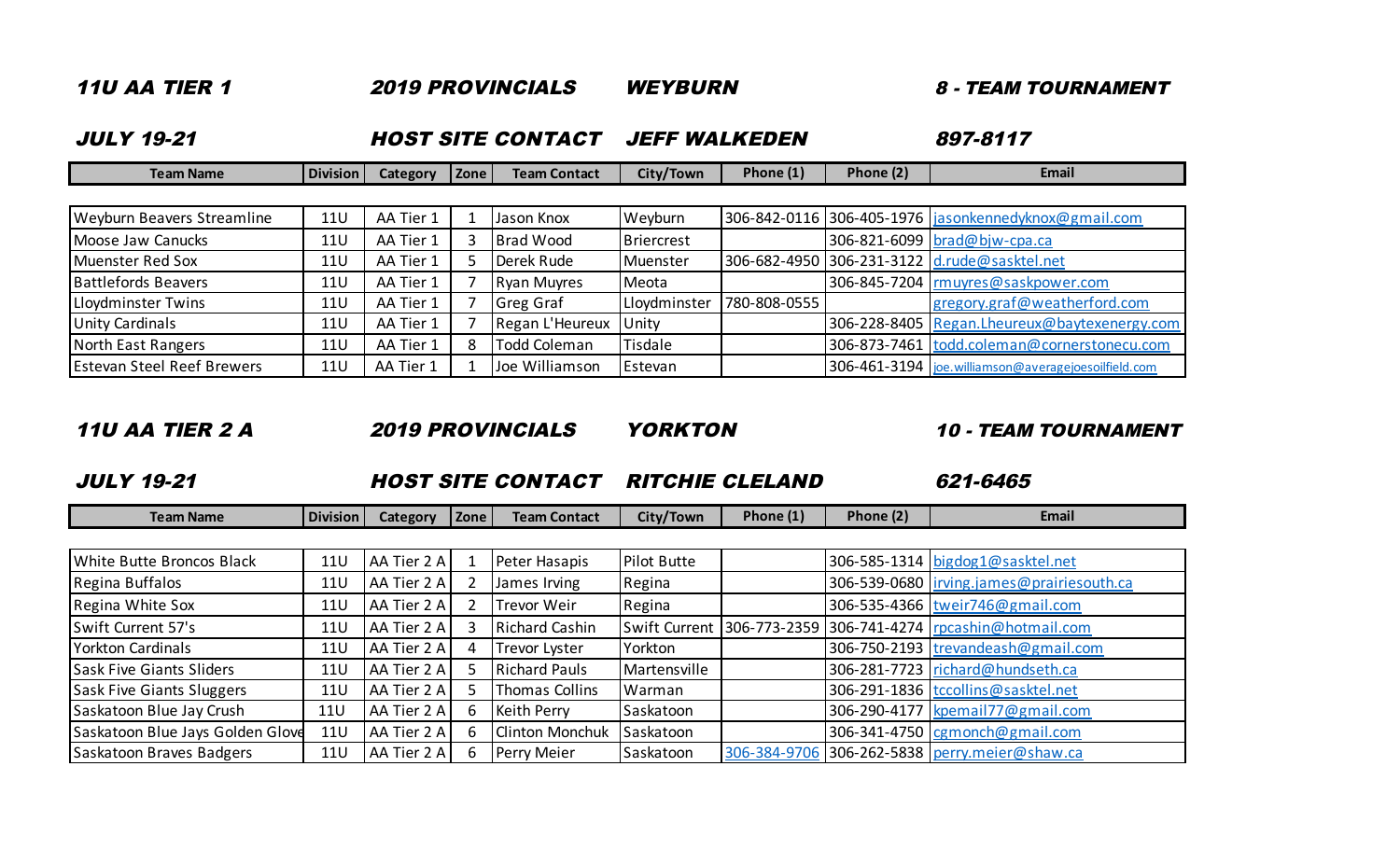| <i><b>11U AA TIER 2 B</b></i>                 |            |                 |             | <b>2019 PROVINCIALS</b> | <i><b>MOOSE JAW</b></i> |              |           | <i><b>8 - TEAM TOURNAMENT</b></i>       |  |
|-----------------------------------------------|------------|-----------------|-------------|-------------------------|-------------------------|--------------|-----------|-----------------------------------------|--|
| <b>JULY 19-21</b><br><b>HOST SITE CONTACT</b> |            |                 |             | <b>BRETT WALCHUK</b>    | 690-9884                |              |           |                                         |  |
| <b>Team Name</b>                              | Division   | <b>Category</b> | <b>Zone</b> | <b>Team Contact</b>     | City/Town               | Phone $(1)$  | Phone (2) | Email                                   |  |
|                                               |            |                 |             |                         |                         |              |           |                                         |  |
| Regina Pacers                                 | 11U        | AA Tier 2 B     | 2           | Nolan Meston            | Regina                  | 306-539-4847 |           | 306-539-5343   nolanmeston@gmail.com    |  |
| Moose Jaw Prairie Dogs                        | 11U        | AA Tier 2 B     | 3           | Craig Flanagan          | Moose Jaw               |              |           | 306-630-7304   flanny 28@gmail.com      |  |
| Saskatoon Blue Jay Mud Dawgz                  | <b>11U</b> | AA Tier 2 B     | 6           | Danny Larocque          | Saskatoon               |              |           | 306-361-9585 danny.larocque@hotmail.com |  |
| Saskatoon Blue Jay Snipers                    | 11U        | AA Tier 2 B     | 6           | Glenda Clezy            | Saskatoon               | 306-955-2457 |           | 306-222-8638 glenda.howarth@sasktel.net |  |
| Saskatoon Braves Gophers                      | 11U        | AA Tier 2 B     | 6           | Ryan Brimacombe         | Saskatoon               | 306-373-4110 |           | 306-220-6369 brimashields@sasktel.net   |  |
| Saskatoon Hurler Braves                       | 11U        | AA Tier 2 B     | 6           | <b>Patrick Sautner</b>  | Saskatoon               |              |           | 306-260-6235   patrick@scsconcrete.com  |  |
| Saskatoon Cardinal Sluggers                   | <b>11U</b> | AA Tier 2 B     | 6           | Kelly Wandler           | Saskatoon               |              |           | 306-280-2414   kwandler17@gmail.com     |  |
| Saskatoon Royals Thunder                      | 11U        | AA Tier 2 B     |             | <b>Brad Hutchison</b>   | Saskatoon               |              |           | 306-260-5850   hutchisonb@eecol.com     |  |

11U AA TIER 2 C 2019 PROVINCIALS SASKATOON 8 - TEAM TOURNAMENT

### JULY 19-21 HOST SITE CONTACT CHRISTA PARENT 270-3316

| Team Name | <b>Division</b> | category | <b>Zone</b> | <b>Team Contact</b> | City/Town | Phone (1) | Phone (2) | Email |
|-----------|-----------------|----------|-------------|---------------------|-----------|-----------|-----------|-------|

| White Butte Broncos Blue   | <b>11U</b> | AA Tier 2 C | Nathan Kirkham     | <b>Pilot Butte</b> |              | 306-526-9552   nathan.kirkham@sasktel.com                    |
|----------------------------|------------|-------------|--------------------|--------------------|--------------|--------------------------------------------------------------|
| White Butte Broncos White  | <b>11U</b> | AA Tier 2 C | Trevor Silzer      |                    |              | Emerald Park 306-585-6321 306-530-3294  t.silzer@sasktel.net |
| Regina Blue Jays           | 11U        | AA Tier 2 C | Kip Simon          | Regina             |              | 306-527-2739 kip@22fresh.com                                 |
| Saskatoon Avengers A's     | <b>11U</b> | AA Tier 2 C | <b>Ron Laurans</b> | Saskatoon          |              | 306-371-9244   plaurans@hotmail.com                          |
| Saskatoon Cardinal Chaos   | 11U        | AA Tier 2 C | Mike McPhail       | Saskatoon          | 306-230-5387 | mwmcphail@sasktel.net                                        |
| Saskatoon Cardinal Dingers | <b>11U</b> | AA Tier 2 C | Greg Mcdonald      | Saskatoon          |              | 306-665-2989 306-222-8182 GJMcDonald@landolakes.com          |
| Saskatoon Cardinal Rule    | 11U        | AA Tier 2 C | Andrew Slater      | Saskatoon          |              | 306-850-1963 andrew.slater@c21.ca                            |
| Saskatoon Double A's       | 11U        | AA Tier 2 C | Chris Von Hagen    | Saskatoon          |              | 306-280-6246 vonhog@hotmail.com                              |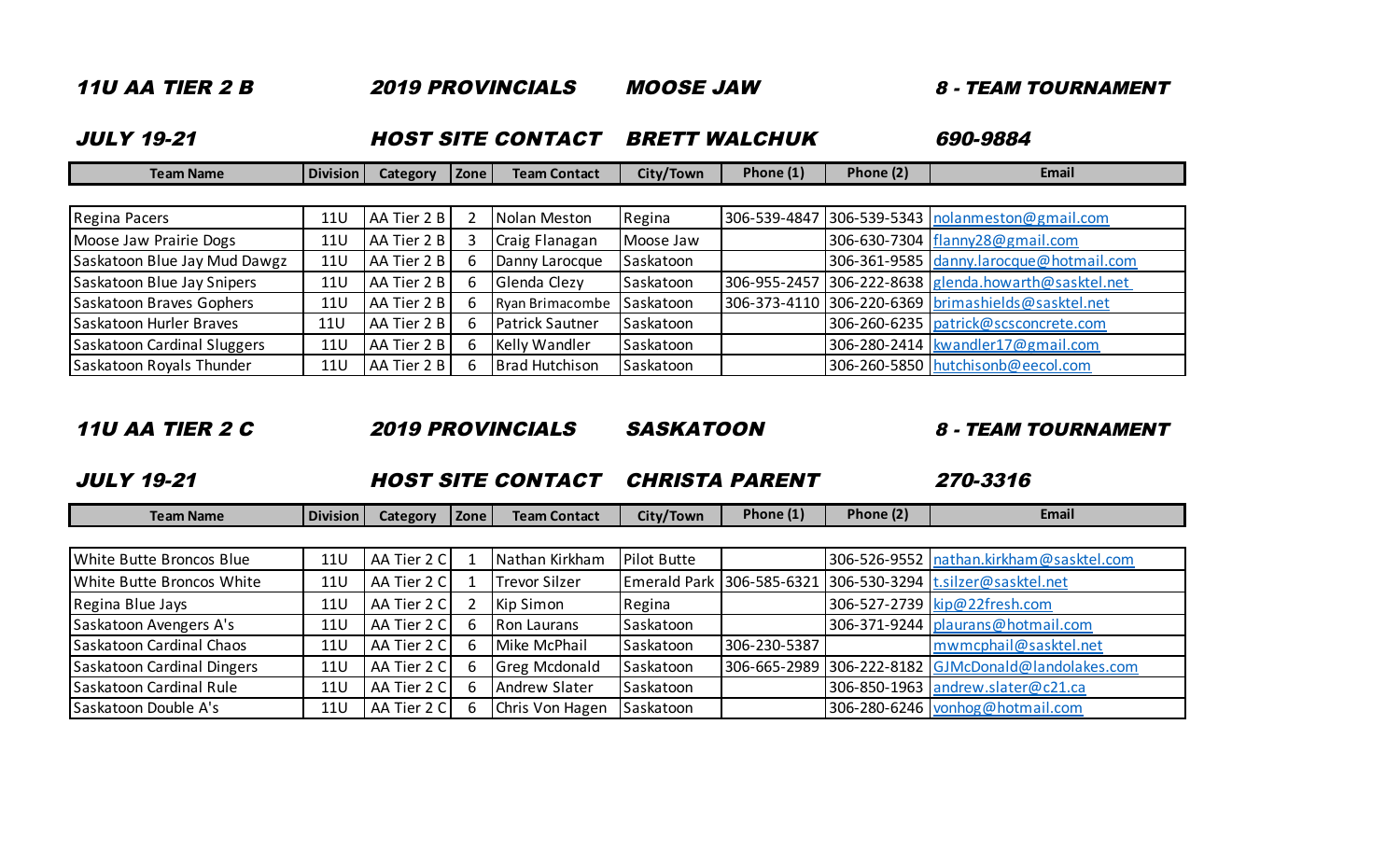| <i><b>11U AA TIER 3</b></i><br><b>2019 PROVINCIALS</b> |                          |           |      |                       | <b>KINDERSLEY</b>  |              |           | 6 - TEAM TOURNAMENT                                           |  |
|--------------------------------------------------------|--------------------------|-----------|------|-----------------------|--------------------|--------------|-----------|---------------------------------------------------------------|--|
| <b>JULY 19-21</b>                                      | <b>HOST SITE CONTACT</b> |           |      |                       | <b>AVERY MRACK</b> |              |           | 460-7668                                                      |  |
| <b>Team Name</b>                                       | <b>Division</b>          | Category  | Zone | <b>Team Contact</b>   | City/Town          | Phone (1)    | Phone (2) | Email                                                         |  |
|                                                        |                          |           |      |                       |                    |              |           |                                                               |  |
| Melville Millionaires                                  | <b>11U</b>               | AA Tier 3 |      | Darren Wandy          | Melville           |              |           | 306-521-0429 d wandy@hotmail.com                              |  |
| Lumsden Cubs                                           | <b>11U</b>               | AA Tier 3 |      | <b>Riley Ruhr</b>     | Lumsden            |              |           | 306-535-1887 rileyruhrrr@hotmail.com                          |  |
| <b>Kindersley Royals</b>                               | <b>11U</b>               | AA Tier 3 |      | <b>Chad Miller</b>    | Kindersley         |              |           | 306-604-9675 chadmmiller@outlook.com                          |  |
| Lloydminster Twins                                     | <b>11U</b>               | AA Tier 3 |      | <b>Brett Chambers</b> | Lloydminster       | 780-870-2766 |           | bchambers@gflenv.com                                          |  |
| Meadow Lake Sox                                        | <b>11U</b>               | AA Tier 3 |      | <b>Trevor Gerwing</b> |                    |              |           | Meadow Lake 306-236-3379 306-240-8806 trevorgerwing@gmail.com |  |
| <b>Prince Albert Royals</b>                            | <b>11U</b>               | AA Tier 3 | 8    | Neil Finch            | Prince Albert      |              |           | 306-930-7956 nfinch@srsd119.ca                                |  |

# 11U AA TIER 4 2019 PROVINCIALS MACKLIN 8 - TEAM TOURNAMENT

JULY 19-21 HOST SITE CONTACT CRAIG FOLK (780) 205-9979

| <b>Team Name</b>           | Division | Category  | Zone | <b>Team Contact</b>   | City/Town         | Phone (1) | Phone (2) | Email                                                  |
|----------------------------|----------|-----------|------|-----------------------|-------------------|-----------|-----------|--------------------------------------------------------|
|                            |          |           |      |                       |                   |           |           |                                                        |
| Redvers A's                | 11U      | AA Tier 4 |      | Jeremy Krainyk        | <b>Redvers</b>    |           |           | 306-840-7460 Jerome.krainyk@yahoo.ca                   |
| Humboldt Dodgers           | 11U      | AA Tier 4 |      | <b>Brett Suchan</b>   | Humboldt          |           |           | 639-535-0217 bsuchan@gmail.com                         |
| Wadena Wildcats            | 11U      | AA Tier 4 |      | <b>Chad Glasser</b>   | Wadena            |           |           | 639-947-7007 chadglasser@outlook.com                   |
| <b>Watrous Lakers</b>      | 11U      | AA Tier 4 |      | Ryan Rheaume          | <b>Watrous</b>    |           |           | 306-946-4010 306-946-8074 r.rheaume@sasktel.net        |
| <b>Eston Ramblers</b>      | 11U      | AA Tier 4 |      | <b>Rob Meyers</b>     | Eston             |           |           | 306-962-4104 306-962-7476 myers@sasktel.net            |
| <b>Macklin Lakers</b>      | 11U      | AA Tier 4 |      | <b>Craig Folk</b>     | Macklin           |           |           | 306-753-2135 780-205-9979 folk.craig@cleansharbors.com |
| Maidstone Lakers           | 11U      | AA Tier 4 |      | <b>Brett Harrison</b> | Maidstone         |           |           | 306-893-2283 306-893-8138   brett.harrison@nwsd.ca     |
| North Battleford Beavers 2 | 11U      | AA Tier 4 |      | <b>TJ Zavlanos</b>    | <b>Battleford</b> |           |           | 306-937-6101 306-480-9271 zavlanos@hotmail.com         |